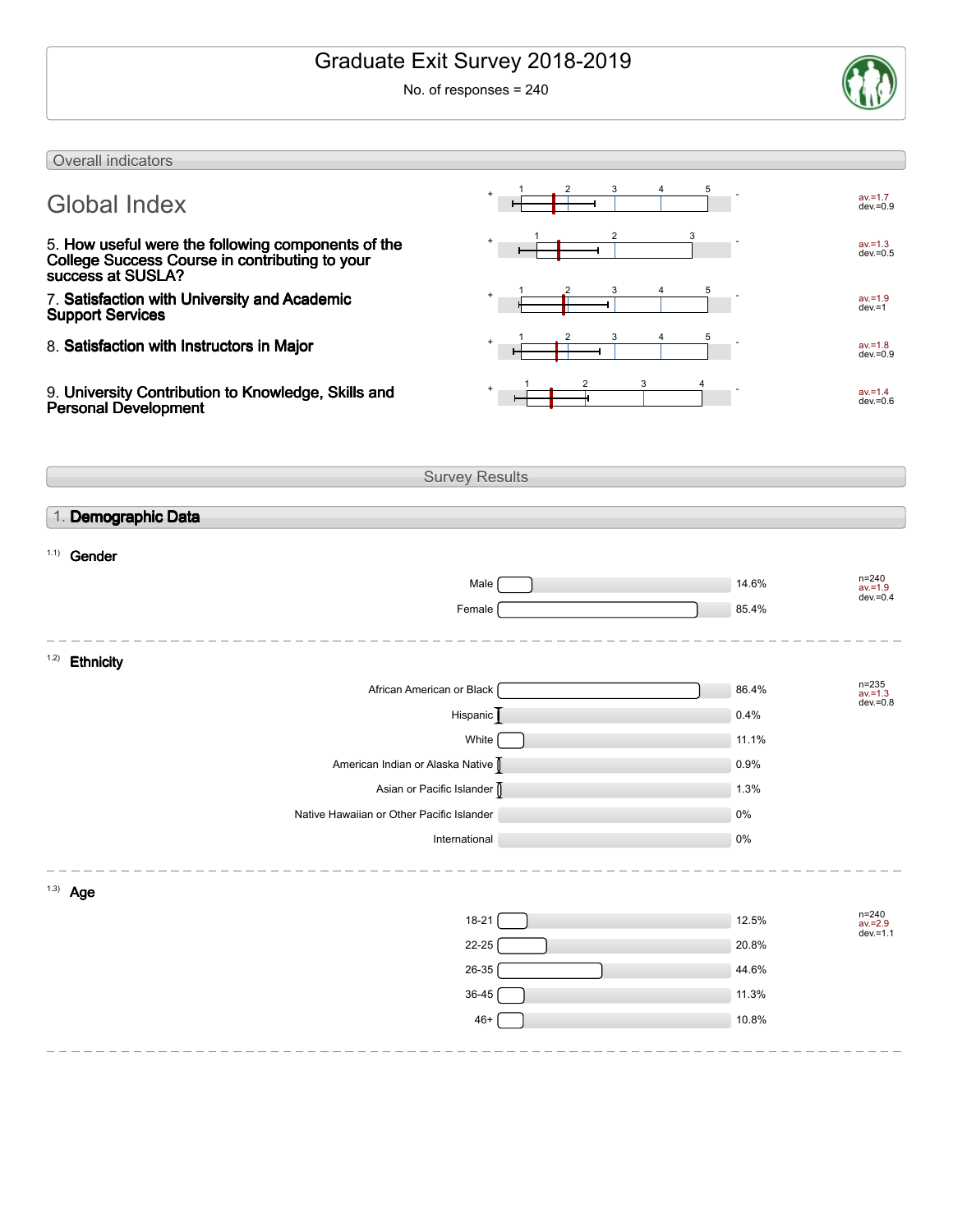| 1.4)  | <b>Marital Status</b>                                                                      |       |                           |
|-------|--------------------------------------------------------------------------------------------|-------|---------------------------|
|       | Married                                                                                    | 24.6% | $n = 236$<br>$av = 3.1$   |
|       | Divorced                                                                                   | 7.6%  | $dev = 1.3$               |
|       | Widowed <sup>]</sup>                                                                       | 0.4%  |                           |
|       | Never Married                                                                              | 67.4% |                           |
|       |                                                                                            |       |                           |
| (1.5) | <b>Current Annual Income</b>                                                               |       |                           |
|       | Less than \$9,999                                                                          | 50.4% | $n = 240$<br>$av = 2.1$   |
|       | \$10,000-\$19,999                                                                          | 15.4% | $dev = 1.4$               |
|       | \$20,000-29,999                                                                            | 13.8% |                           |
|       | \$30,000-39,999                                                                            | 10.4% |                           |
|       | $$40,000+$                                                                                 | 10%   |                           |
|       |                                                                                            |       |                           |
| (1.6) | <b>Last enrollment status</b>                                                              |       |                           |
|       | Full-time                                                                                  | 83.3% | $n = 239$<br>$av = 1.2$   |
|       | Part-time                                                                                  | 16.7% | $dev = 0.4$               |
|       |                                                                                            |       |                           |
| 1.7)  | Upon admission to SUSLA, were you a:                                                       |       |                           |
|       | First-time freshman                                                                        | 51.3% | $n = 236$                 |
|       | Transfer student                                                                           | 48.7% | $av = 1.5$<br>$dev = 0.5$ |
|       |                                                                                            |       |                           |
| (1.8) | While attending SUSLA, did you require special accommodations (i.e., disability services)? |       |                           |
|       | Yes $\lceil$                                                                               | 3.3%  | $n = 239$                 |
|       | No                                                                                         | 96.7% | $av = 2$<br>$dev = 0.2$   |
|       |                                                                                            |       |                           |
| 1.9)  |                                                                                            |       |                           |
|       | Did you receive the accommodations that you requested?                                     |       | $n=8$                     |
|       | Yes                                                                                        | 62.5% | $av = 1.4$<br>$dev = 0.5$ |
|       | No                                                                                         | 37.5% |                           |
|       |                                                                                            |       |                           |
|       | 2. About Your Degree                                                                       |       |                           |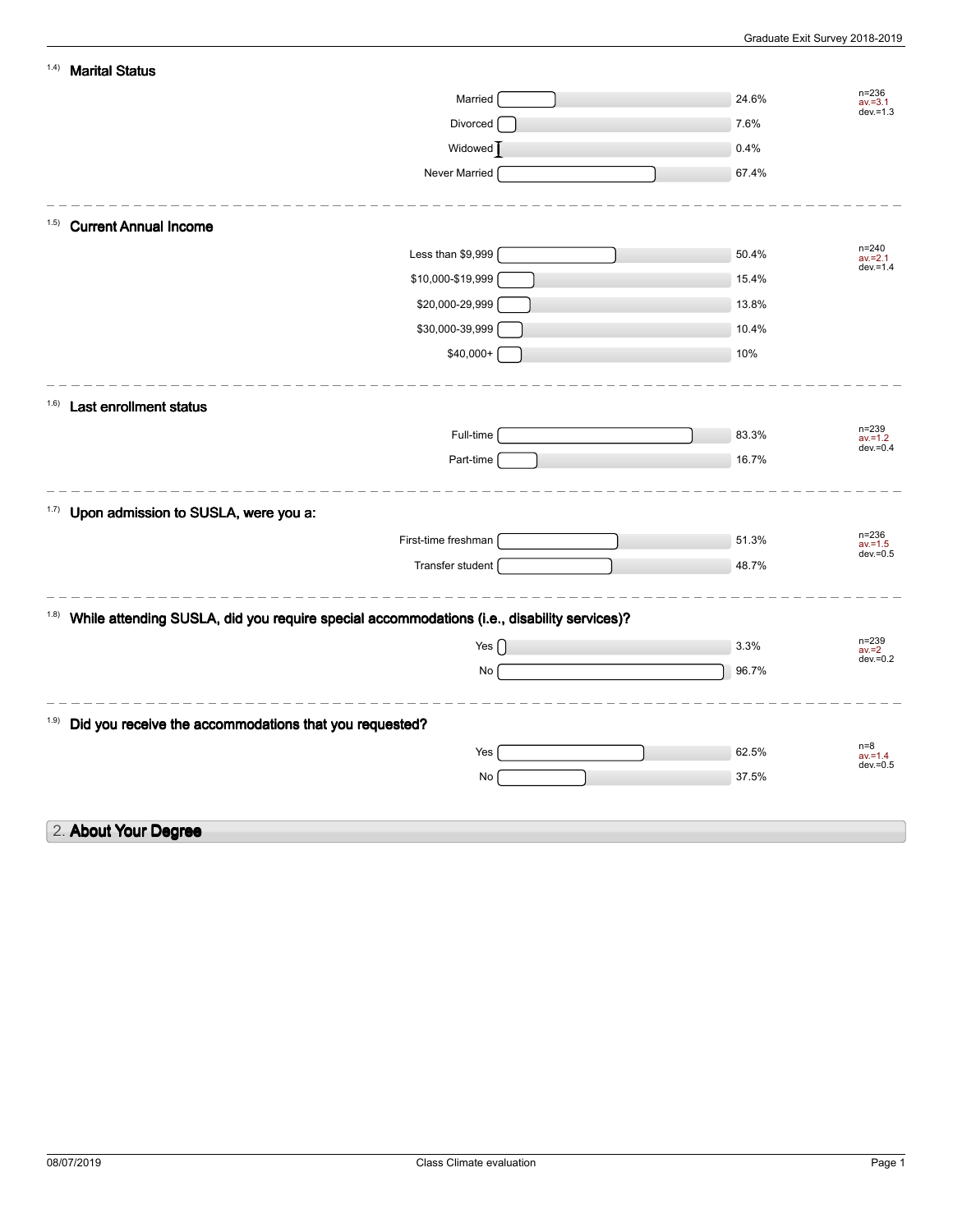| Accounting ()                                                                                   | 2.6%  | $n = 235$                              |
|-------------------------------------------------------------------------------------------------|-------|----------------------------------------|
| Airframe and Powerplant Maintenance Technology                                                  | 1.3%  |                                        |
| Biology $\int$                                                                                  | 1.7%  |                                        |
| Business Management [                                                                           | 4.7%  |                                        |
| Child Development                                                                               | 1.3%  |                                        |
| Computer Information Systems                                                                    | 0.9%  |                                        |
| Computer Science ()                                                                             | 3%    |                                        |
| Criminal Justice Administration                                                                 | 7.7%  |                                        |
| Dental Hygiene [                                                                                | 4.7%  |                                        |
| Dialysis Technician                                                                             | 0.9%  |                                        |
| Emergency Medical Technician-Basic                                                              | 1.7%  |                                        |
| General Studies: Biology Concentration                                                          | 0.9%  |                                        |
| General Studies: Business Management Concentration                                              | 0.9%  |                                        |
| General Studies: Health and Physical Education                                                  | 0.4%  |                                        |
| General Studies: Physics Concentration                                                          | 0.4%  |                                        |
| General Studies: Psychology Concentration []                                                    | 2.6%  |                                        |
| General Studies: Science/Pre-Allied Health Concentration                                        | 1.7%  |                                        |
| General Studies: Sociology                                                                      | 0.4%  |                                        |
| General Studies: No Concentration                                                               | 6.8%  |                                        |
| Health Information Technology                                                                   | 0.4%  |                                        |
| Human Services [                                                                                | 1.3%  |                                        |
| Healthcare Access Associate                                                                     | 0.4%  |                                        |
| Medical Laboratory Technician []                                                                | 2.6%  |                                        |
| Nursing                                                                                         | 30.6% |                                        |
| Phlebotomy                                                                                      | 9.4%  |                                        |
| Radiologic Technology ()                                                                        | 2.6%  |                                        |
| Respiratory Therapy ()                                                                          | 3%    |                                        |
| Sterile Processing Technology ()                                                                | 2.6%  |                                        |
| Surgical Technology                                                                             | 0.4%  |                                        |
| Other $\bigcap$                                                                                 | 2.6%  |                                        |
|                                                                                                 |       |                                        |
| 2.3)<br><b>Degree Attained</b>                                                                  |       |                                        |
| Associate's Degree                                                                              | 79.3% | $n = 232$<br>$av = 1.4$<br>$dev = 0.8$ |
| Technical Diploma (                                                                             | 2.2%  |                                        |
| Certificate                                                                                     | 18.5% |                                        |
| 2.4)                                                                                            |       |                                        |
| While working on this degree, did you stop attending classes for at least one semester or more? |       | $n = 238$                              |
| Yes                                                                                             | 18.1% | $av = 1.8$<br>$dev = 0.4$              |
| No                                                                                              | 81.9% |                                        |
|                                                                                                 |       |                                        |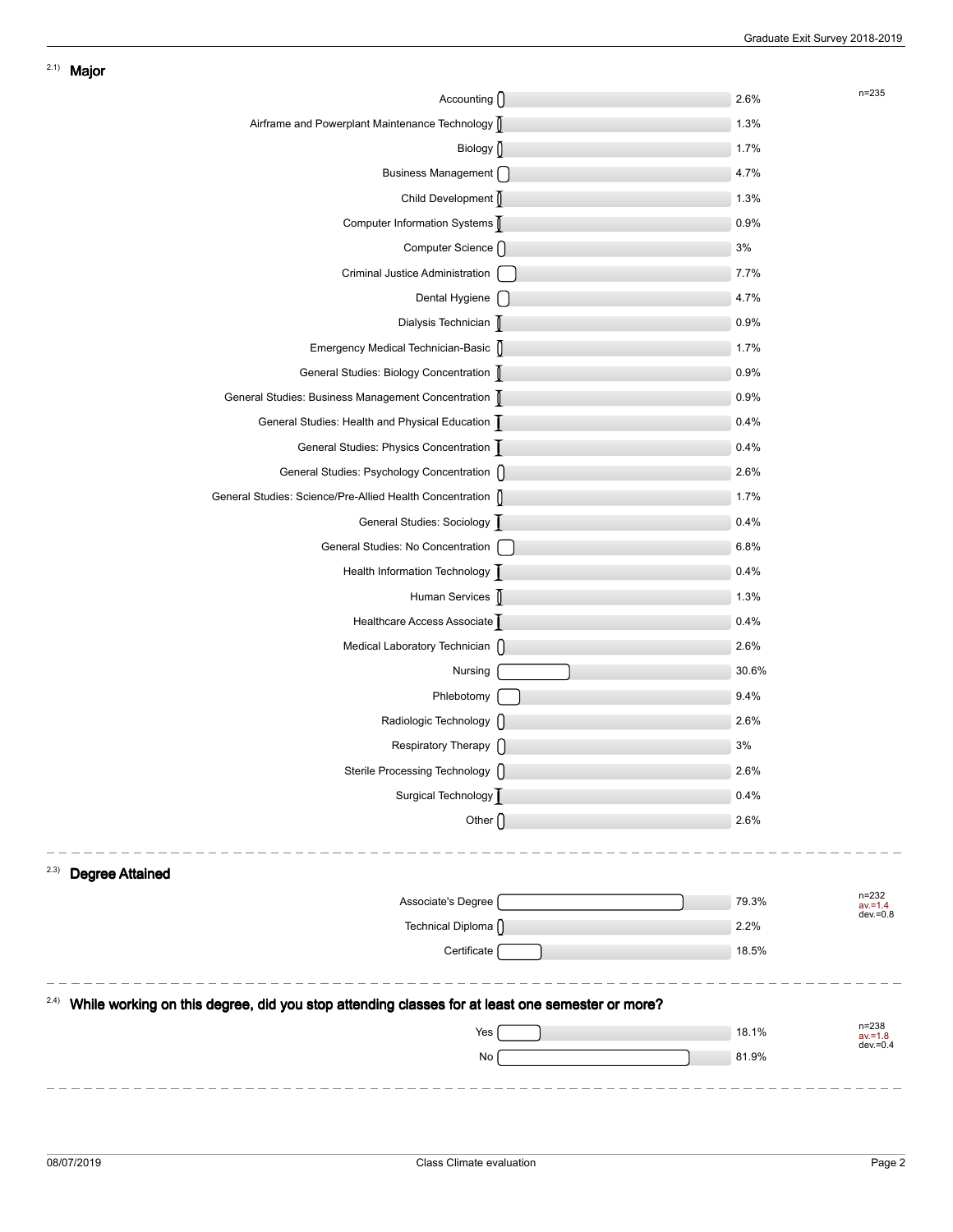| (2.8) | How many times did you change your major?                                                            |       |                           |
|-------|------------------------------------------------------------------------------------------------------|-------|---------------------------|
|       | Did not change it                                                                                    | 64.7% | $n = 238$<br>$av = 1.5$   |
|       |                                                                                                      | 26.5% | $dev = 0.7$               |
|       | 2                                                                                                    | 6.3%  |                           |
|       | 3 or more $\bigcap$                                                                                  | 2.5%  |                           |
|       |                                                                                                      |       |                           |
|       | <sup>2.11)</sup> Were you aware of the course requirements needed to complete your program of study? |       |                           |
|       | Yes                                                                                                  | 95.7% | $n = 234$<br>$av = 1$     |
|       | No                                                                                                   | 4.3%  | $dev = 0.2$               |
|       |                                                                                                      |       |                           |
|       | 3. Plans After Graduation                                                                            |       |                           |
| 3.1)  | What are your plans immediately after graduation (select the most appropriate response)?             |       |                           |
|       | I have accepted a paid job related to my field of study                                              | 11.9% | $n = 236$<br>$av = 2.9$   |
|       | Pursuing employment in field of study                                                                | 54.7% | $dev = 1.7$               |
|       | Employment not in field of study $\bigcap$                                                           | 2.1%  |                           |
|       | Enroll in an associate's degree program                                                              | 5.1%  |                           |
|       | Enroll in a bachelor's degree program                                                                | 20.3% |                           |
|       | Enlist in the military $\overline{\phantom{a}}$                                                      | 0.4%  |                           |
|       | Other $\sqrt{ }$                                                                                     | 5.5%  |                           |
|       |                                                                                                      |       |                           |
|       | 4. Your First Year at SUSLA                                                                          |       |                           |
| 4.1)  | How would you rate your college experience during your first year at SUSLA?                          |       |                           |
|       |                                                                                                      |       | $n = 237$                 |
|       | Excellent                                                                                            | 33.8% | $av = 2$<br>$dev = 0.9$   |
|       | Good                                                                                                 | 40.1% |                           |
|       | Fair                                                                                                 | 21.9% |                           |
|       | Poor                                                                                                 | 4.2%  |                           |
| 4.2)  | Did you take a College Success Course?                                                               |       |                           |
|       | Yes                                                                                                  | 57.2% | $n = 236$                 |
|       |                                                                                                      |       | $av = 1.4$<br>$dev = 0.5$ |
|       | No                                                                                                   | 42.8% |                           |
| 4.3)  | When did you take the College Success Course?                                                        |       |                           |
|       | First semester                                                                                       | 54.7% | $n = 137$                 |
|       | Second semester                                                                                      | 27.7% | $av = 1.6$<br>$dev = 0.8$ |
|       | Third semester or later                                                                              | 17.5% |                           |
|       |                                                                                                      |       |                           |
|       | Did you find the College Success Course helpful in navigating your college experience?               |       |                           |
|       | Yes                                                                                                  | 89%   | $n = 136$<br>$av = 1.1$   |
|       | No                                                                                                   | 11%   | $dev = 0.3$               |
|       |                                                                                                      |       |                           |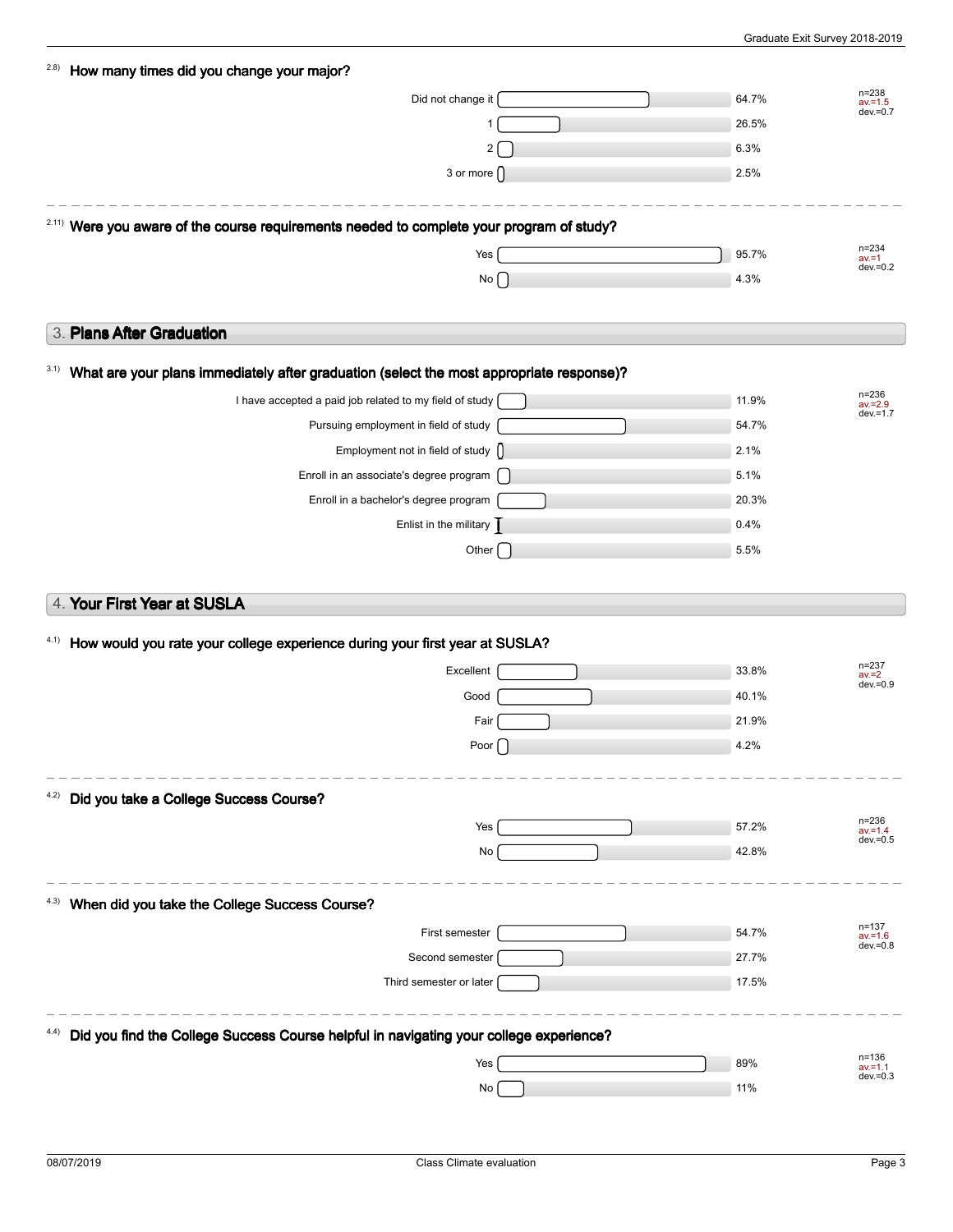|      | 5. How useful were the following components of the College Success Course in contributing to your success at SUSLA?                 |                         |                                                                        |                                        |                                                    |
|------|-------------------------------------------------------------------------------------------------------------------------------------|-------------------------|------------------------------------------------------------------------|----------------------------------------|----------------------------------------------------|
| 5.1) | Understanding my learning style                                                                                                     | 100<br>Very Useful      | 75%<br>50<br>22%<br>$\ddot{\text{o}}$<br>$\mathbf{2}$<br>$\mathbf 1$   | Not Useful At All<br>3                 | $n = 136$<br>$av = 1.3$<br>$dev = 0.5$<br>$ab = 1$ |
| 5.2) | Developing my degree plan                                                                                                           | 100<br>Very Useful      | 76%<br>50<br>23%<br>$\ddot{\text{o}}$<br>$\,$ 1 $\,$<br>$\overline{c}$ | Not Useful At All<br>$\mathfrak{I}$    | n=136<br>$av = 1.3$<br>$dev = 0.5$<br>$ab = 1$     |
| 5.3) | Learning how to manage my time                                                                                                      | 100<br>Very Useful      | 72%<br>50<br>25%<br>$\bullet$<br>$\mathbf 1$<br>$\overline{2}$         | Not Useful At All<br>3%<br>$\mathbf 3$ | $n = 137$<br>$av = 1.3$<br>$dev = 0.5$             |
| 5.4) | Applying what was taught in the CS course in<br>other courses                                                                       | 100<br>Very Useful      | 76%<br>50<br>21%<br>$\,$ 1 $\,$<br>$\overline{c}$                      | Not Useful At All<br>4%<br>3.          | $n = 136$<br>$av = 1.3$<br>$dev = 0.5$<br>$ab = 1$ |
|      | 6. Academic Advising                                                                                                                |                         |                                                                        |                                        |                                                    |
| 6.1) | When were you assigned an academic advisor?                                                                                         |                         |                                                                        |                                        |                                                    |
|      |                                                                                                                                     | First semester          |                                                                        | 83.9%                                  | n=236<br>av.=1.2<br>$dev = 0.6$                    |
|      |                                                                                                                                     | Second semester         |                                                                        | 8.5%                                   |                                                    |
|      |                                                                                                                                     | Third semester or later |                                                                        | 7.6%                                   |                                                    |
| 6.2) | How satisfied were you with the accuracy of the information provided about degree requirements and course sequencing?               |                         |                                                                        |                                        |                                                    |
|      |                                                                                                                                     |                         |                                                                        |                                        |                                                    |
|      |                                                                                                                                     | Very Satisfied          |                                                                        | 47.7%                                  | n=235<br>av.=1.6                                   |
|      |                                                                                                                                     | Satisfied               |                                                                        | 47.7%                                  |                                                    |
|      |                                                                                                                                     | Dissatisfied            |                                                                        | 4.7%                                   |                                                    |
|      |                                                                                                                                     | Very Dissatisfied       |                                                                        | 0%                                     | $dev = 0.6$                                        |
|      | How satisfied were you with your advisor's knowledge of campus policies and procedures?                                             |                         |                                                                        |                                        |                                                    |
|      |                                                                                                                                     | Very Satisfied          |                                                                        | 49.8%                                  | $n = 227$<br>$av = 1.6$                            |
|      |                                                                                                                                     | Satisfied               |                                                                        | 44.5%                                  |                                                    |
|      |                                                                                                                                     | Dissatisfied [          |                                                                        | 4.8%                                   | $dev = 0.6$                                        |
|      |                                                                                                                                     | Very Dissatisfied       |                                                                        | 0.9%                                   |                                                    |
|      | How satisfied were you with your advisor's knowledge about your options after graduation (e.g., graduate school, employment, etc.)? |                         |                                                                        |                                        |                                                    |
|      |                                                                                                                                     | Very Satisfied          |                                                                        | 47.1%                                  | n=223<br>av.=1.6                                   |
|      |                                                                                                                                     | Satisfied               |                                                                        | 45.3%                                  |                                                    |
|      |                                                                                                                                     | Dissatisfied            |                                                                        | 6.7%                                   | $dev = 0.7$                                        |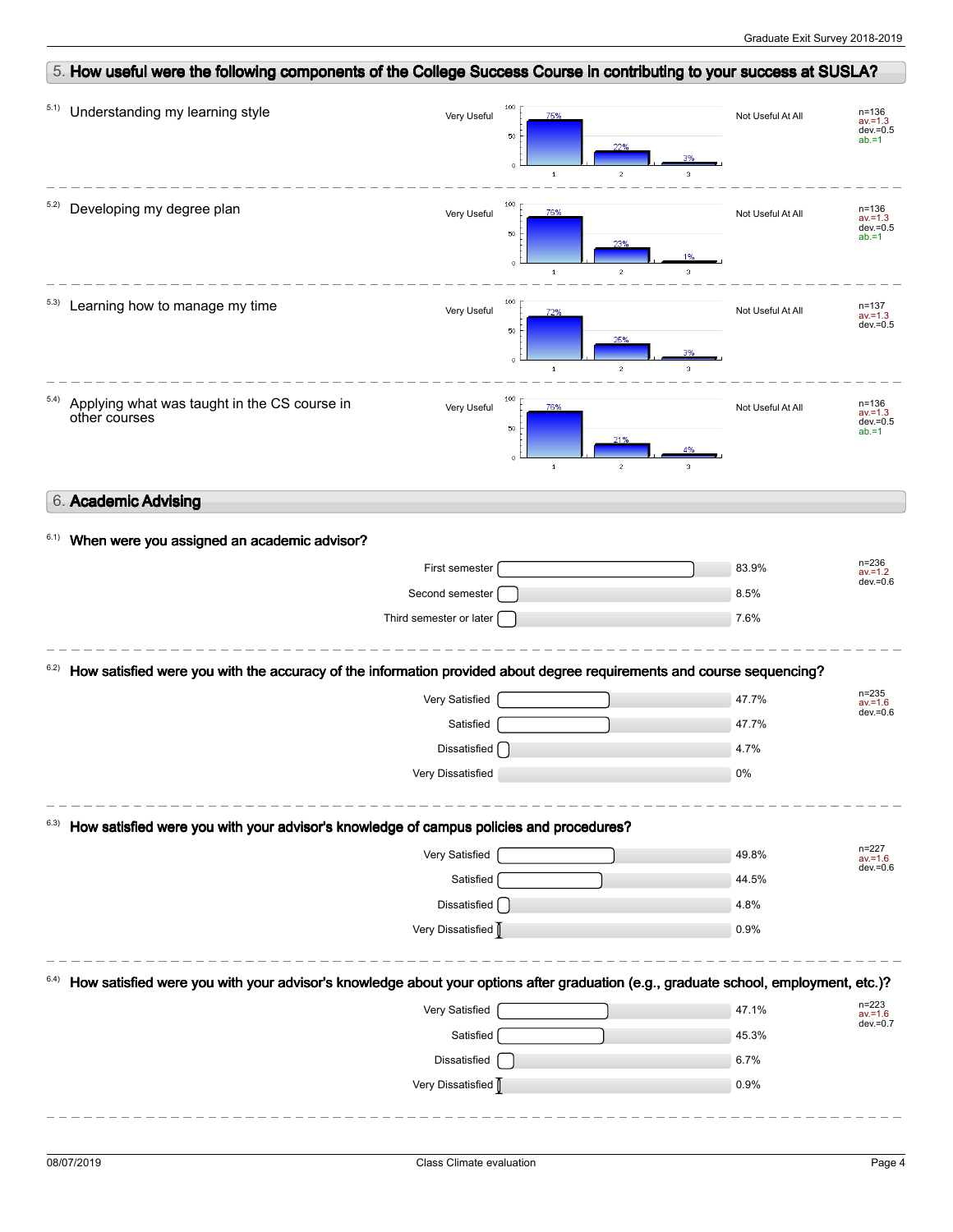| 6.5) | If you had to recommend the assistance that was most helpful to you, which would you recommend?                                    |                  |                                                                                                                                         |                                     |                                                     |
|------|------------------------------------------------------------------------------------------------------------------------------------|------------------|-----------------------------------------------------------------------------------------------------------------------------------------|-------------------------------------|-----------------------------------------------------|
|      |                                                                                                                                    | Freshman advisor |                                                                                                                                         | 20.3%                               | $n = 236$<br>$av = 2.1$                             |
|      | Advisor in your field of study                                                                                                     |                  |                                                                                                                                         | 58.5%                               | $dev = 0.7$                                         |
|      |                                                                                                                                    | Peers            |                                                                                                                                         | 16.9%                               |                                                     |
|      | Supplemental assistance such as tutorial labs or support services [                                                                |                  |                                                                                                                                         | 4.2%                                |                                                     |
|      |                                                                                                                                    |                  |                                                                                                                                         |                                     |                                                     |
|      |                                                                                                                                    |                  |                                                                                                                                         |                                     |                                                     |
|      | 7. Satisfaction with University and Academic Support Services                                                                      |                  |                                                                                                                                         |                                     |                                                     |
| 7.1) | Availability of financial aid information                                                                                          | Very Satisfied   | 100<br>50<br>36%<br>33%<br>18%                                                                                                          | Very Dissatisfied                   | $n = 226$<br>$av = 2.1$<br>$dev = 1.1$<br>$ab = 8$  |
| 7.2) | Process of applying for financial aid                                                                                              | Very Satisfied   | $\overline{\mathbf{c}}$<br>3<br>$\mathbf{1}$<br>100<br>50<br>30%<br>21%<br>$\ddot{\mathbf{0}}$<br>$\overline{2}$<br>3<br>$\overline{1}$ | 5<br>Very Dissatisfied              | $n = 226$<br>$av = 2.1$<br>$dev = 1.2$<br>$ab = 8$  |
| 7.3) | Quality of admissions                                                                                                              | Very Satisfied   | 100<br>50<br>15%<br>$\mathbf{1}$<br>$\overline{c}$<br>3                                                                                 | Very Dissatisfied<br>5              | $n = 231$<br>$av = 1.8$<br>$dev = 0.9$<br>$ab = 1$  |
| 7.4) | Quality of registration                                                                                                            | Very Satisfied   | 100<br>50<br>15%<br>$\mathbf{1}$<br>$\overline{c}$<br>3                                                                                 | Very Dissatisfied                   | $n = 233$<br>$av = 1.8$<br>$dev = 0.9$<br>$ab = 1$  |
| 7.5) | Quality of services provided by fiscal offices (i.e.,<br>cashier's office, business office, etc.)                                  | Very Satisfied   | 100<br>50<br>40%<br>37%<br>18%<br>$\ddot{\mathbf{0}}$<br>$\overline{c}$<br>3<br>$\mathbf{1}$                                            | Very Dissatisfied<br>5 <sub>1</sub> | n=233<br>$av = 1.9$<br>$dev = 1$                    |
| 7.6) | Quality of services provided by the bookstore (i.e.,<br>book availability, receipt of book, etc.)                                  | Very Satisfied   | 100<br>43%<br>50<br>16%<br>$\overline{c}$<br>з<br>1                                                                                     | Very Dissatisfied                   | $n = 220$<br>$av = 1.8$<br>$dev = 0.9$<br>$ab = 11$ |
| 7.7) | While at SUSLA, did you participate in experiences such as service learning, research, a learning community, or a capstone course? |                  |                                                                                                                                         |                                     |                                                     |
|      |                                                                                                                                    | Yes              |                                                                                                                                         | 38.4%                               | n=224                                               |
|      |                                                                                                                                    | No               |                                                                                                                                         | 61.6%                               | $av = 1.6$<br>$dev = 0.5$                           |
|      |                                                                                                                                    |                  |                                                                                                                                         |                                     |                                                     |
| 7.8) | Level of satisfaction with service learning                                                                                        | Very Satisfied   | 100<br>50<br>18%<br>$\overline{c}$<br>3<br>$\overline{1}$                                                                               | Very Dissatisfied                   | $n = 175$<br>$av = 1.9$<br>$dev = 0.9$<br>$ab = 49$ |
| 7.9) | Level of satisfaction with research                                                                                                | Very Satisfied   | 100<br>50<br>33%<br>20%<br>$\overline{c}$<br>3<br>$\mathbf{1}$                                                                          | Very Dissatisfied                   | n=172<br>$av = 1.8$<br>$dev = 0.9$<br>$ab = 52$     |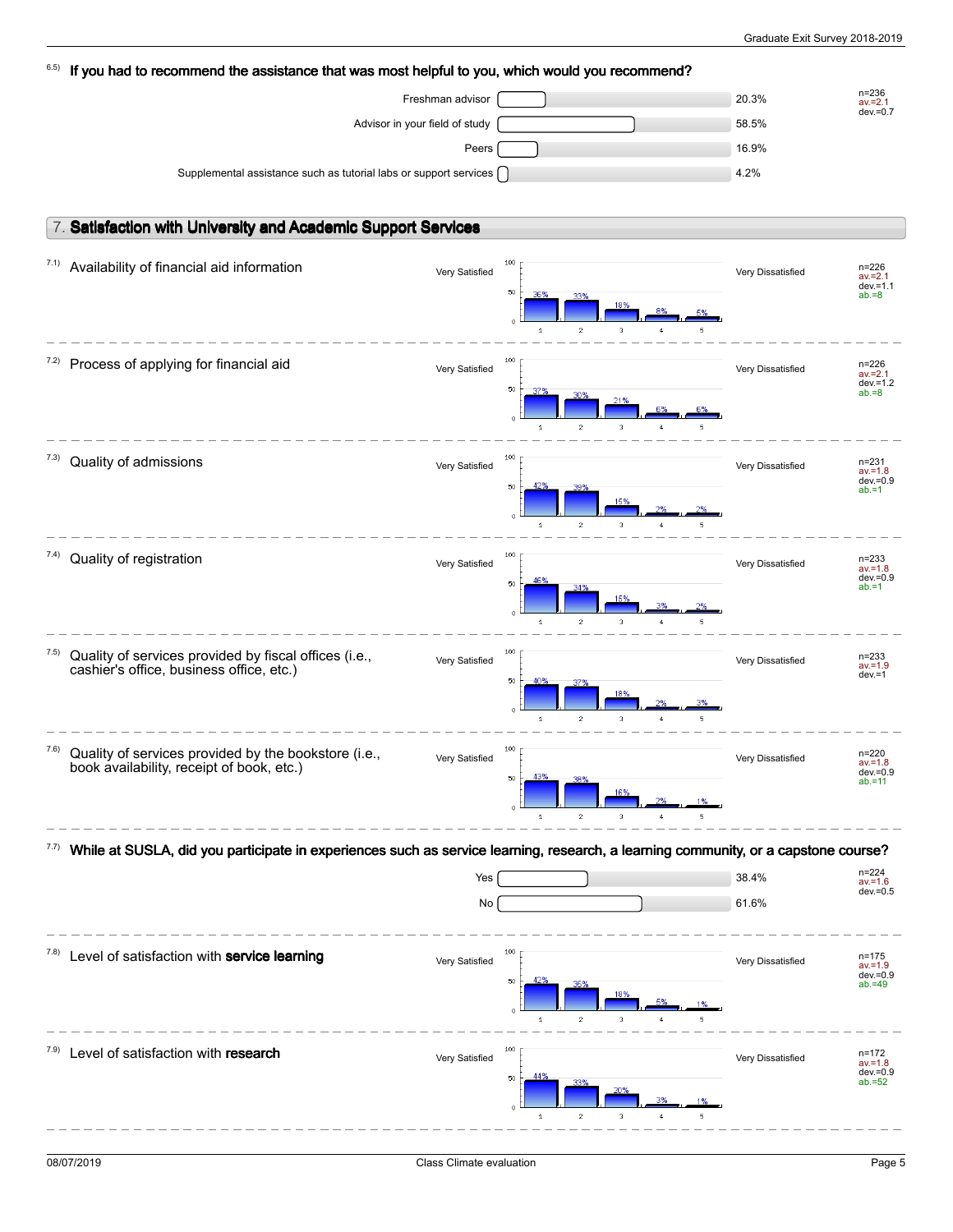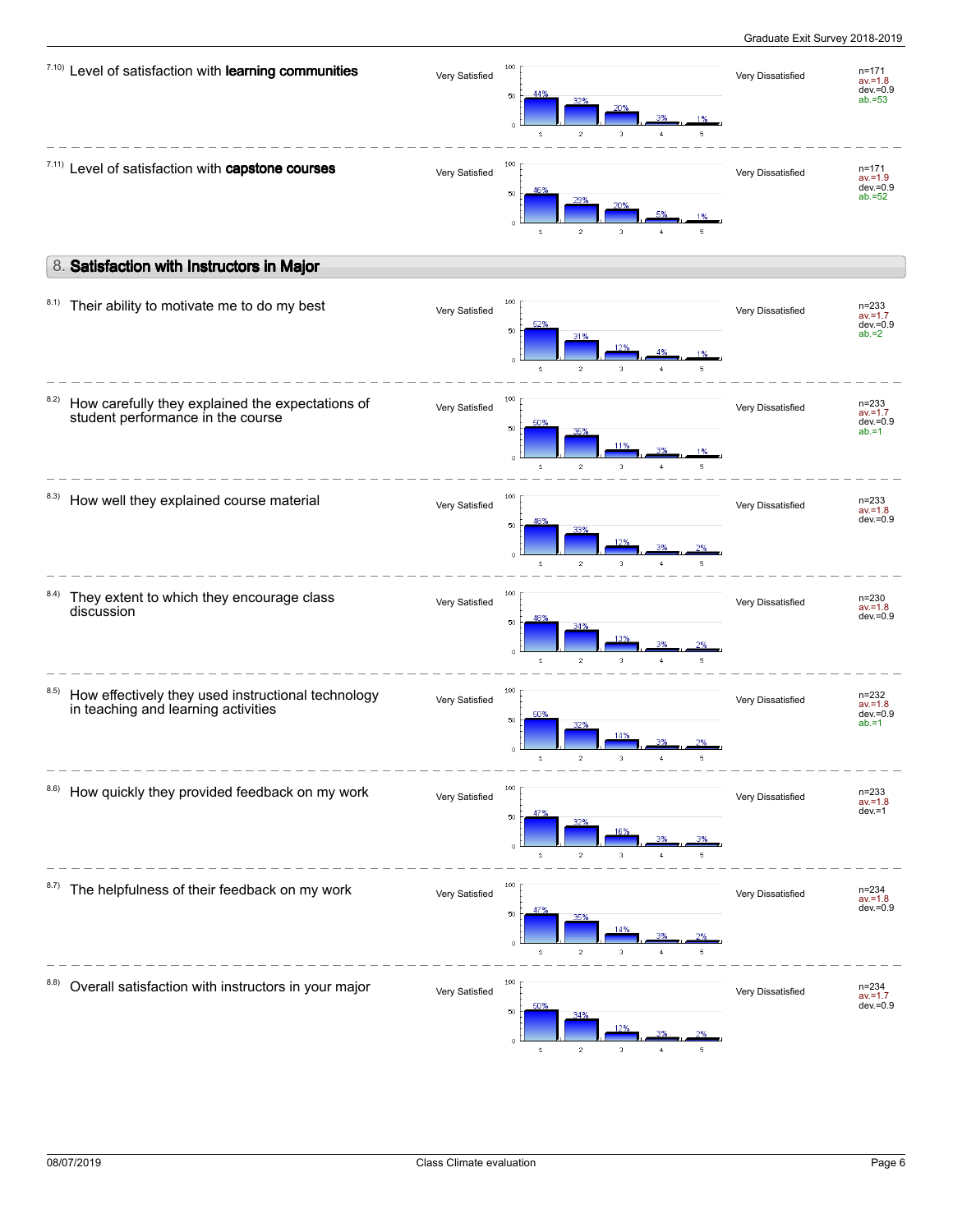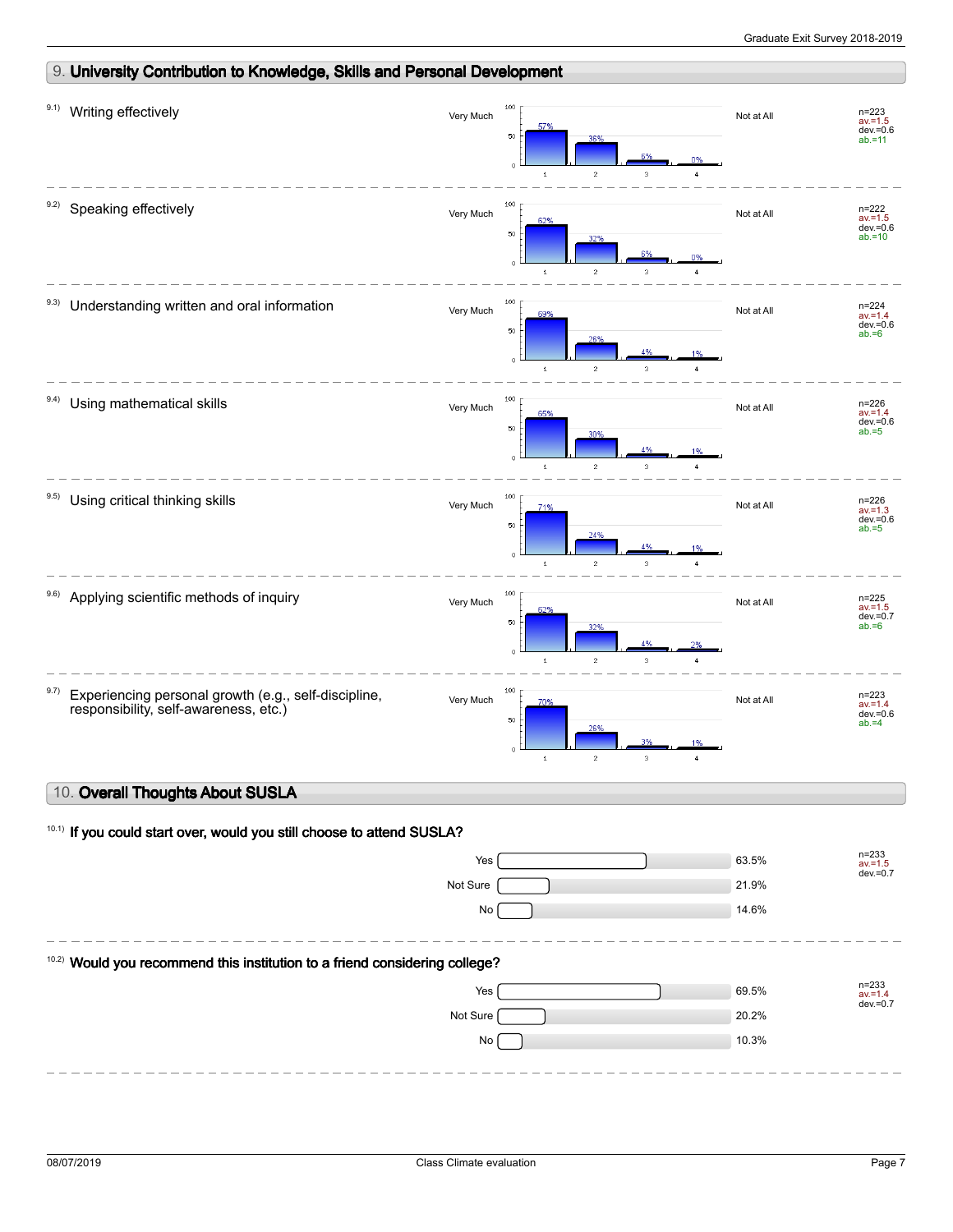| 10.3) How would you evaluate the overall quality of instruction at SUSLA? |                                                                                   |       |                                             |
|---------------------------------------------------------------------------|-----------------------------------------------------------------------------------|-------|---------------------------------------------|
|                                                                           | Excellent                                                                         | 38.6% | $n = 233$<br>$av = 1.9$<br>dev. = 0.9       |
|                                                                           | Good                                                                              | 38.6% |                                             |
|                                                                           | Fair                                                                              | 18%   |                                             |
|                                                                           | Poor $\bigcap$                                                                    | 4.7%  |                                             |
|                                                                           |                                                                                   |       |                                             |
| 10.4)                                                                     | How would you evaluate the overall quality of instruction at SUSLA IN YOUR MAJOR? |       |                                             |
|                                                                           | Excellent                                                                         | 55.6% | $n = 232$<br>$av = 1.7$<br>dev. = 0.9       |
|                                                                           | Good                                                                              | 28%   |                                             |
|                                                                           | Fair                                                                              | 10.8% |                                             |
|                                                                           | Poor $\Box$                                                                       | 5.6%  |                                             |
|                                                                           |                                                                                   |       |                                             |
| 10.5) How would you describe the learning environment on this campus?     |                                                                                   |       |                                             |
|                                                                           | Very Strong                                                                       | 36.4% | $n = 231$<br>$\frac{av}{1.8}$<br>dev. = 0.8 |
|                                                                           | Strong                                                                            | 48.1% |                                             |
|                                                                           | Weak                                                                              | 11.3% |                                             |
|                                                                           | Very Weak $\bigcap$                                                               | 4.3%  |                                             |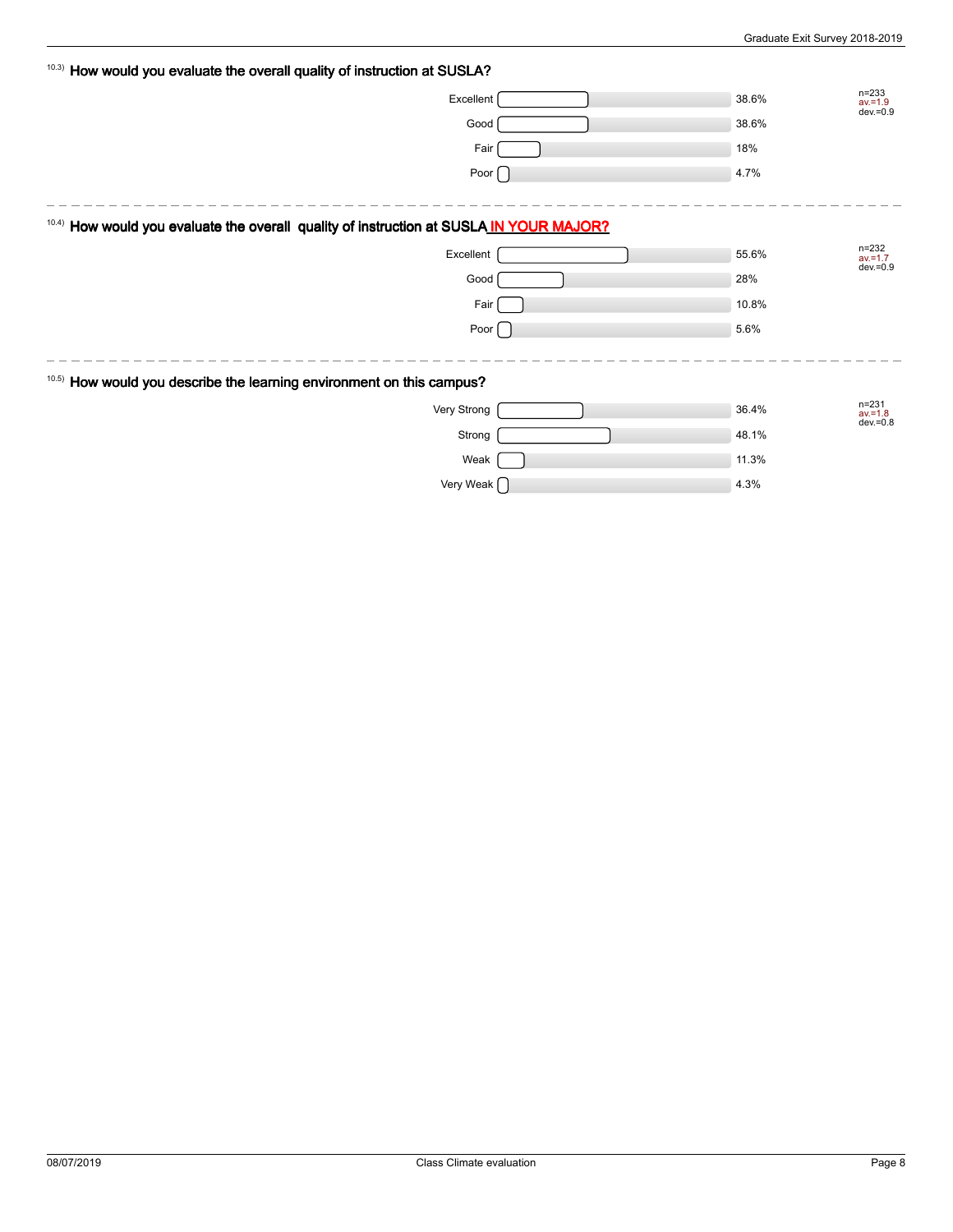# Profile

#### Compilation: Graduate Exit Survey 2018-2019

Values used in the profile line: Mean

### 5. **How useful were the following components of the College Success Course in contributing to your success at SUSLA?**

|      | 5.1) Understanding my learning style                          | Very Useful |  | Not Useful At<br>All | $n = 1.36$ | av.=1.3 md=1.0 dev.=0.5         |
|------|---------------------------------------------------------------|-------------|--|----------------------|------------|---------------------------------|
|      | 5.2) Developing my degree plan                                | Very Useful |  | Not Useful At<br>All | $n = 136$  | $av = 1.3$ md=1.0 dev $v = 0.5$ |
| 5.3) | Learning how to manage my time                                | Very Useful |  | Not Useful At<br>All | n=137      | $av = 1.3$ md=1.0 dev $v = 0.5$ |
| 5.4) | Applying what was taught in the CS course in<br>other courses | Verv Useful |  | Not Useful At<br>All | n=136      | $av = 1.3$ md=1.0 dev $v = 0.5$ |

l,

## 7. **Satisfaction with University and Academic Support Services**

|      | 7.1) Availability of financial aid information                                                     | Very Satisfied        |  |  | Very<br><b>Dissatisfied</b> | $n = 226$ |  | av.=2.1 md=2.0 dev.=1.1       |
|------|----------------------------------------------------------------------------------------------------|-----------------------|--|--|-----------------------------|-----------|--|-------------------------------|
| 7.2) | Process of applying for financial aid                                                              | Very Satisfied        |  |  | Very<br>Dissatisfied        | $n = 226$ |  | $av = 2.1$ md=2.0 dev.=1.2    |
| 7.3) | Quality of admissions                                                                              | Very Satisfied        |  |  | Verv<br><b>Dissatisfied</b> | $n = 231$ |  | $av = 1.8$ md=2.0 dev.=0.9    |
| 7.4) | Quality of registration                                                                            | Very Satisfied        |  |  | Very<br><b>Dissatisfied</b> | $n = 233$ |  | av.=1.8 md=2.0 dev.=0.9       |
| 7.5) | Quality of services provided by fiscal offices (i.<br>e., cashier's office, business office, etc.) | Very Satisfied        |  |  | Verv<br><b>Dissatisfied</b> | $n = 233$ |  | av.=1.9 md=2.0 dev.=1.0       |
| 7.6) | Quality of services provided by the bookstore<br>(i.e., book availability, receipt of book, etc.)  | Very Satisfied        |  |  | Verv<br><b>Dissatisfied</b> | $n = 220$ |  | av.=1.8 md=2.0 dev.=0.9       |
| 7.8) | Level of satisfaction with service learning                                                        | Very Satisfied        |  |  | Verv<br><b>Dissatisfied</b> |           |  | n=175 av.=1.9 md=2.0 dev.=0.9 |
| 7.9) | Level of satisfaction with research                                                                | Very Satisfied        |  |  | Verv<br><b>Dissatisfied</b> |           |  | n=172 av.=1.8 md=2.0 dev.=0.9 |
|      | <sup>7.10</sup> Level of satisfaction with <b>learning communities</b>                             | Very Satisfied        |  |  | Verv<br><b>Dissatisfied</b> | $n = 171$ |  | av.=1.8 md=2.0 dev.=0.9       |
|      | 7.11) Level of satisfaction with capstone courses                                                  | <b>Very Satisfied</b> |  |  | Very<br><b>Dissatisfied</b> |           |  | n=171 av.=1.9 md=2.0 dev.=0.9 |

### 8. **Satisfaction with Instructors in Major**

| 8.1) | Their ability to motivate me to do my best                                            | Very Satisfied |                          | Very<br>Dissatisfied        | $av = 1.7$ md=1.0 dev=0.9<br>$n = 233$ |
|------|---------------------------------------------------------------------------------------|----------------|--------------------------|-----------------------------|----------------------------------------|
| 8.2) | How carefully they explained the expectations<br>of student performance in the course | Very Satisfied |                          | Very<br><b>Dissatisfied</b> | $av = 1.7$ md=2.0 dev=0.9<br>n=233     |
| 8.3) | How well they explained course material                                               | Very Satisfied |                          | Very<br><b>Dissatisfied</b> | $av = 1.8$ md=2.0 dev=0.9<br>n=233     |
| 8.4) | They extent to which they encourage class<br>discussion                               | Very Satisfied |                          | Very<br><b>Dissatisfied</b> | $av = 1.8$ md=2.0 dev=0.9<br>$n = 230$ |
|      | 08/07/2019                                                                            |                | Class Climate evaluation |                             | Page 9                                 |